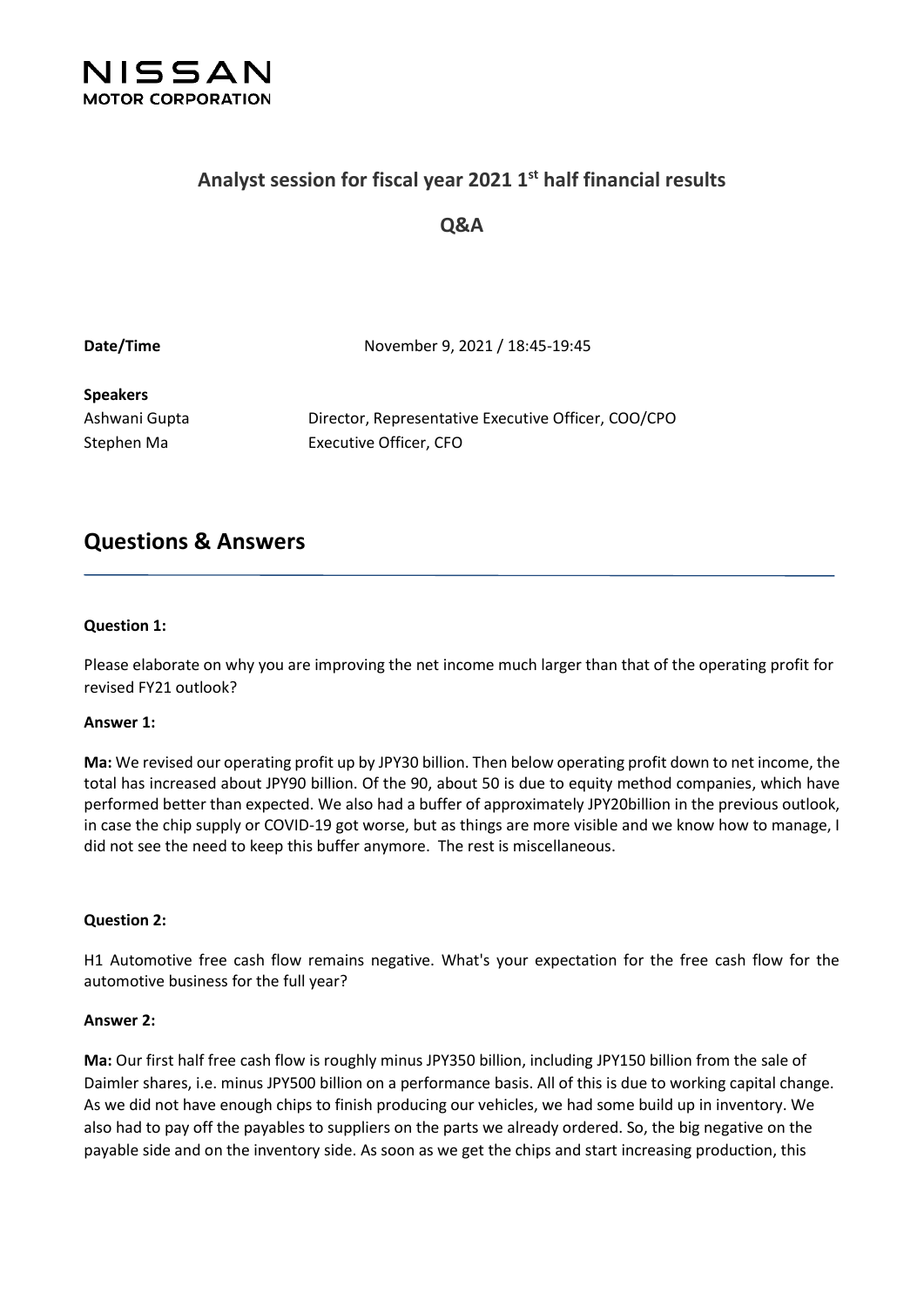negative working capital will reverse automatically in the second half. Chip supply remains uncertain but we are committed to having the second half free cash flow for the automotive business to be positive.

#### **Question 3:**

Please elaborate on why revenue will increase by JPY900 billion in H2 from H1, but H2 operating profit decline by JPY100 billion compared to H1.

#### **Answer 3:**

**Ma:** Two main elements are raw materials and investment for new vehicles. Our raw material negative impact for this year will be JPY185 billion and only JPY40 billion for the first half, i.e. JPY145 billion in the second half. Price of precious metals have come down, but we have seen the prices of steel, oil, aluminum etc., go up. We are maintaining our assumptions for the investment in new vehicles and raw materials, so our second half profitability might be cautious. There may be some upside on profit, but it's too early to say at this point.

**Gupta:** H1 results reflect sales performance, consisting of 1) pricing power, 2) lower incentives, and 3) lower credit losses. If the same supply-demand balance continues, these three will be carried forward in the second half. The fixed cost discipline, which we have done in first half, will also be carried over to the second half. These are the two carryover performances which we are taking to the second half. However, we are keeping the assumptions for the raw material and the fixed cost same.

#### **Question 4:**

Are you really expecting to spend marketing expenses related to the new car launches in H2 as planned?

#### **Answer 4:**

**Ma:** In current environment of short supply and high demand and given that the chips was late arriving for some of our models, we decided not to spend as much on marketing, and save it for later in the year. We expect to spend these marketing expense in second half but it depends on how market is coming back.

#### **Question 5:**

Please explain why Nissan is more impacted by semiconductors shortage supply compared to competitors.

#### **Answer 5:**

**Gupta:** Everybody is impacted by semiconductor shortage globally. It's very difficult to say who are most impacted and who are less impacted. We have done better than the market average in United States, in China, and in Japan, but we had a hit in Europe. We launched the new Qashqai, which is 50% of our business in Europe, but that was impacted by the semiconductor shortage. Overall, based on what we have seen in the media about the announcements from our colleagues, we think we are absolutely in line regarding the semiconductor shortage. What is important for us is to predict and prepare for coming semiconductor shortage situation.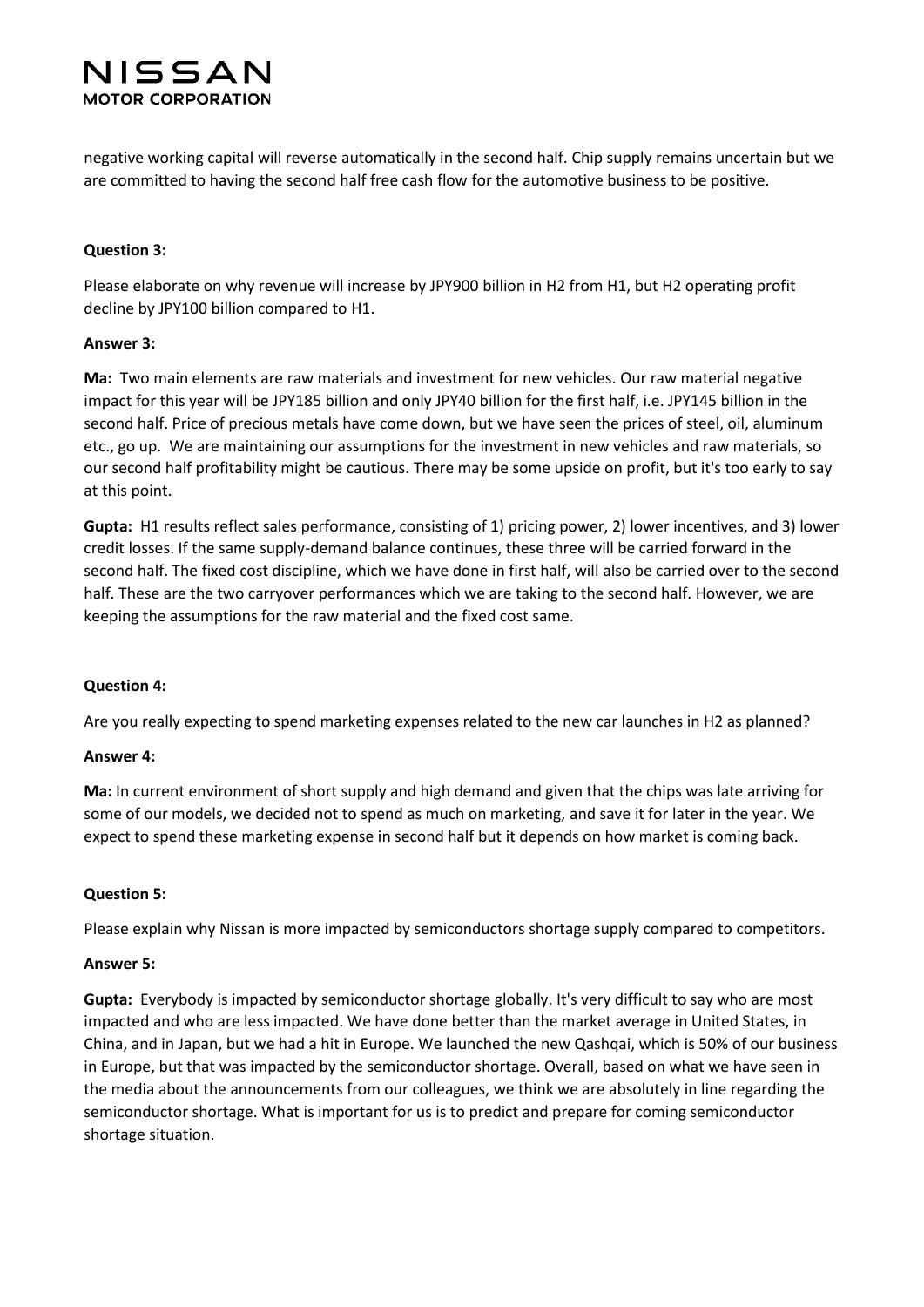#### **Question 6:**

Please elaborate on the level of the inventory at the end of this fiscal year.

#### **Answer 6:**

**Gupta:** With China, we had around 800,000 units inventory as of the end of last fiscal year, and now, it's almost 50%. It has improved our operational efficiency. We would like to build the inventory if we have more semiconductors, but not to the level of 800,000 units. Our customer orders are extremely high in Japan and in Europe, and our dealers are waiting for the cars in the US.

#### **Question 7:**

Please elaborate on +JPY10 billion for Forex/Regulatory and product enrichment and +JPY20 billion for Performance in the operating profit variance between revised outlook and previous outlook.

#### **Answer 7:**

**Ma:** +JPY10 billion is purely FX, which is due to update in FX assumption. Regarding the +JPY20 billion on performance, we can estimate the volume impact of the 600,000 units reduction. We are also looking at our H1 performance in quality of sales, sales finance, used car values, etc., which will be enough to offset the volume negative impact. We consider the current good quality of sales and what we see in terms of market and conservatively consider what's going to happen in second half, plus the negative volume impact.

#### **Question 8:**

What are the one-off items for Q2 (3months)?

#### **Answer 8:**

**Ma:** Q2 is very similar to the trend we had in Q1, about half of the JPY 63billion operating profit is credit loss provision release and remarketing.

#### **Question 9:**

Aside from the positive free cash flow for the automotive segment in the second half, what are additional conditions that you need to satisfy with regards to the resumption of the payment of dividends?

#### **Answer 9:**

**Ma:** We think that the working capital will come back and improve. We are still uncertain about the extent to which they improve, as it depends on the chip supply, but we are pretty sure that the second half free cash flow will be positive.

Factors we evaluate before we decide on dividends are: 1) to be profitable both on operating profit and on net income, 2) to make sure we have a healthy reasonable level of net cash balance, and 3) positive automotive free cash flow as we want to pay dividend from a cash that's generated by our business. One of our key priorities in Nissan NEXT is shareholder return. We want to resume dividends as soon as we can.

**Gupta:** In the Q2, our free cash flow is negative not because of our performance, but because of our parts and raw material inventory. We believe that, with all the customer orders we have, if we are able to resume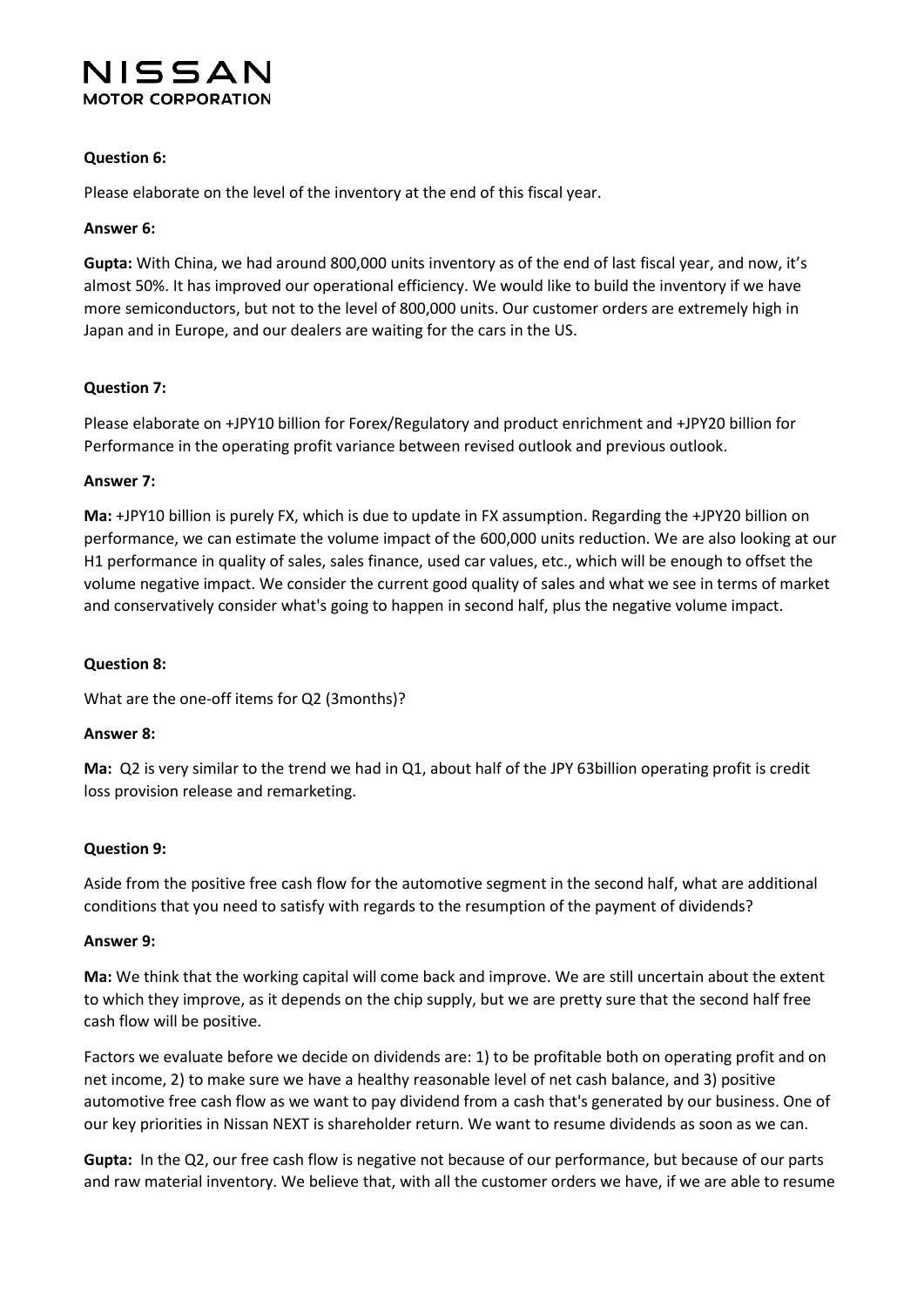our production in line with what customers are expecting, good quality of sales and lean fixed cost will be maintained. If we produce more, and even start filling our dealer inventories, definitely, we will have a positive free cash flow. If we are able to do that, then all factors will be fulfilled to consider the timing of the dividend.

#### **Question 10:**

About the revised outlook, H2 revenue is 20% increase over the H1 but H2 retail volume decreases from H1. Please explain the difference.

#### **Answer 10:**

**Ma:** The retail volume is down H2 versus H1, but our revenue is more linked with wholesale. We expect that the chip supply will start to recover in second half, so our second half wholesale will be a little higher than the first half. We are seeing that the wholesale volume increase in the second half will help bring the revenue up. On top of that, we have the improvement in quality of sales and net revenue per unit.

#### **Question 11:**

The price of raw materials for EV batteries have been increasing and are volatile. How do you manage the cost of EVs?

#### **Answer 11:**

**Gupta:** Battery cost is 40% to 50% of the car. The disruption in the technology to improve the battery cost and the performance is much more than the raw material cost increase. For example, the next-generation battery, which we are developing, will have much less cobalt, and the next to next generation will have zero cobalt. We need to keep evolving our technology to make keep improving cost competitiveness. When we launched our first LEAF, the cost was more than USD200/kWh. Today, we are talking about targeting USD100/kWh. In 10 years, the raw material price has increased by 2 times, but because of technology, the cost has improved by half.

#### **Question 12:**

Will the H2 net revenue per unit be improved from H1?

#### **Answer 12:**

**Gupta:** Our objective is not to lower down the incentive but is to have a better customer-facing transaction price. As we did for the Rogue that we lifted the customer-facing transaction price, but not lifting the visual price by reducing the incentive, we are going to do the same in the second half. We started doing this even before the semiconductor crisis, mainly in United States, and we will continue.

**Ma:** With our new vehicles, we have been able to get better net revenue per unit because we don't have to spend as much incentive, and we are pricing them where the customer recognizes the value and are willing to pay for it. Regarding the assumption for the second half, we looked at what we have done in Q1 and Q2, and we have been very careful about making a reasonable, not overly optimistic assumption for H2.